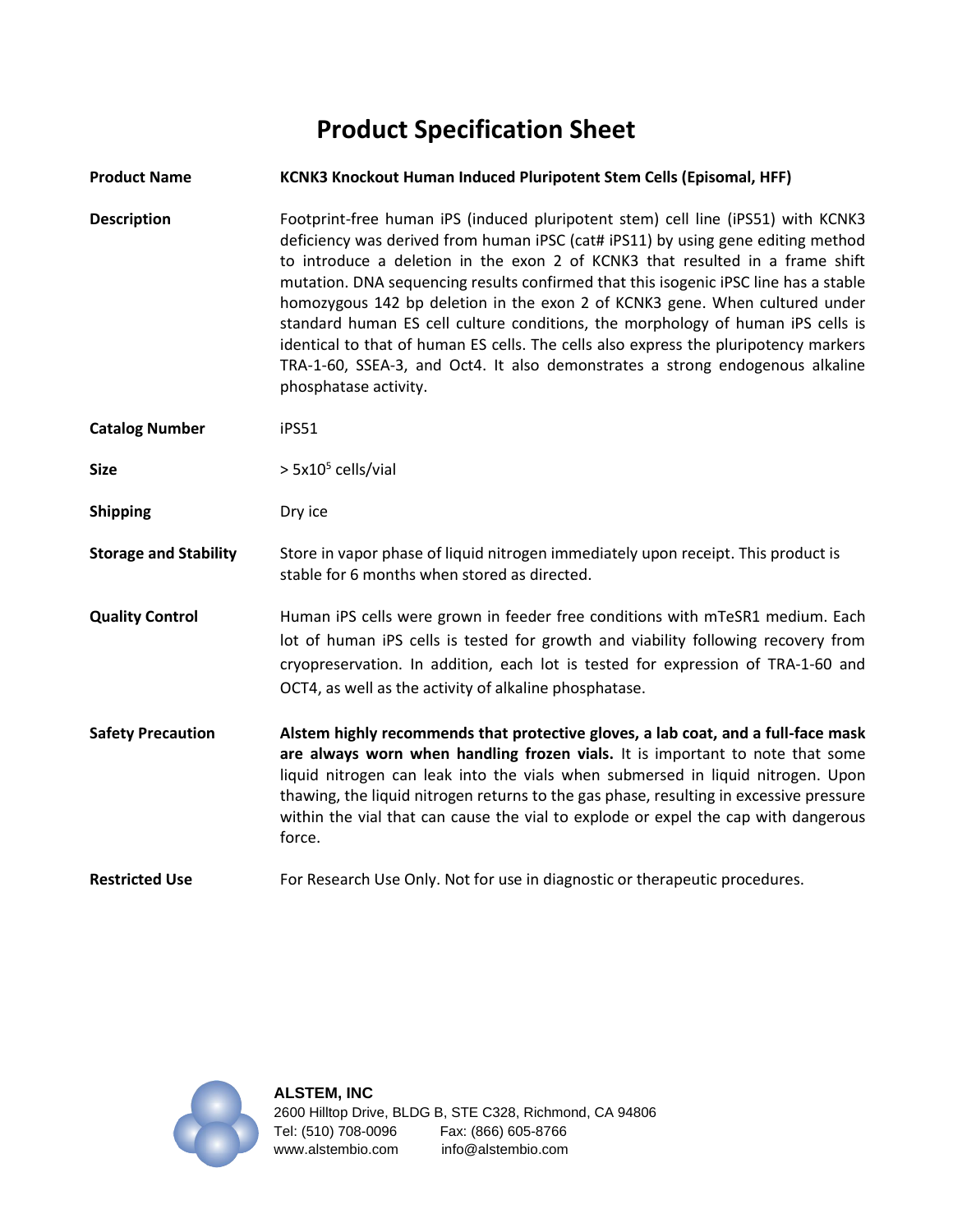## **Overview**

**Data Analysis**

Human KCNK3 gene (potassium two pore domain channel subfamily K member 3) encodes a pH-sensitive potassium channel in the 4-transmembrane/2-pore domain superfamily. The primary role of KCNK3 channels is to control the resting membrane potential in pulmonary artery smooth muscle cells. Mutations of KCNK3 are associated with Pulmonary Hypertension-4 (PPH4), a rare genetic progressive disease characterized by increased pulmonary artery pressure in the absence of other common causes of pulmonary hypertension, such as chronic heart, lung, or thromboembolic disease. KCNK3 is related to several pathways such as Hepatic ABC Transporters and Aldosterone synthesis and secretion.

ALSTEM's footprint-free human iPS (induced pluripotent stem) cell line (cat# iPS51) carries KCNK3 KO mutation in both alleles. Sequencing results confirmed that this isogenic iPSC line has a stable homozygous 142 bp deletion in the exon 2 of KCNK3 gene. The morphology of this human iPS cell line is identical to that of human ES cells. The cells also express the pluripotency markers TRA-1-60, SSEA-3 and OCT4. It also demonstrates strong endogenous alkaline phosphatase activity.

This ALSTEM's human iPS cell line is a good model for studying pulmonary hypertension-related pathologies in hepatic ABC transporters and aldosterone synthesis and secretion pathways, as well as for drug discovery.



**Figure 1**. The sequencing results showed this iPSC line (cat# iPS51) had a 142-bp deletion in the exon 2 of KCNK3 gene in both alleles that led to frame shift mutations.

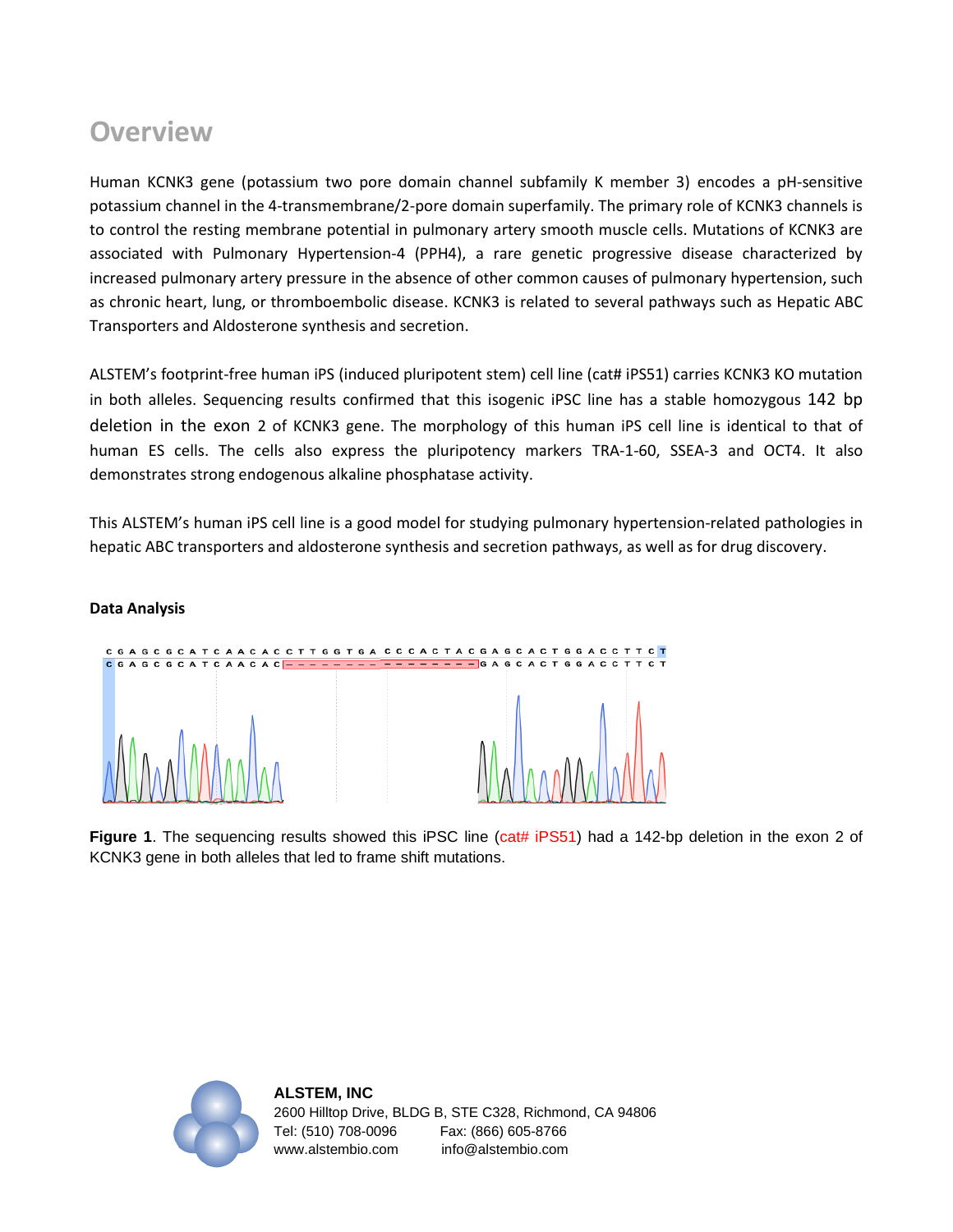# **Protocol**

## **Human iPS Cell Culture**

#### **OVERVIEW**

This protocol can be used for culturing human iPS cells. Footprint-free human iPS cells were generated by transiently introducing episomal plasmids encoding the human transcription factors into human peripheral blood mononuclear cells. The cells were derived using morphological selection criteria and without the use of fluorescent markers or drug selection. When cultured under standard human ES cell culture conditions, the morphology of footprint-free human iPS cells is identical to that of human ES cells. The cells also express the pluripotency markers TRA-1-60 and Oct4 and demonstrates a strong endogenous AP activity.

## **PROCEDURE**

### **I. Feeder free culture conditions**

#### **Preparation of feeder-free medium**

1. Thaw mTeSR1 5X Supplement (Cat.no. 05850, STEMCELL Technologies) at room temperature or overnight at  $4^{\circ}$ C.

2. Add the 100 mL of thawed 5X Supplement to 400 mL Basal Medium for a total volume of 500 mL aseptically. Mix well and filter through a 0.2 μm, low-protein binding filter, if desired.

3. Aliquot into appropriate amount according to usage and store the aliquots at 4°C.

#### **Coating plates with Matrigel**

Matrigel (Cat.no. 354277, BD) should be aliquoted and stored at -80°C for long-term use.

1. Thaw matrigel on ice until liquid. Dilute matrigel 1:30 to 1:50 with pre-chilled KO DMEM/F12.

2. Immediately use the diluted matrigel solution to coat tissue culture-treated plates. For a 6-well plate, use 1 mL of diluted matrigel solution per well, and swirl the plate to evenly spread the matrigel solution across the surface.

3. Let the coated plate stand for 2 h at 37°C or overnight at 4°C. If plate has been stored at 4°C, allow the plate to incubate at 37°C for at least 30 minutes before removing the matrigel solution.

#### **Thawing cryopreserved human iPS cells**

1. Quickly thaw the human iPS cells in a 37°C water bath by gently shaking the cryovial continuously until half thawed. Remove the cryovial from the water bath and spray with 70% ethanol to sterilize.

2. Transfer the contents of the cryovial to a 15 mL conical tube. Add 5 mL warm mTeSR1 dropwise to the tube, gently mixing as the medium is added.

3. Centrifuge cells at 200 *x g* for 5 minutes at room temperature.



### **ALSTEM, INC**  2600 Hilltop Drive, BLDG B, STE C328, Richmond, CA 94806

Tel: (510) 708-0096 Fax: (866) 605-8766 www.alstembio.com info@alstembio.com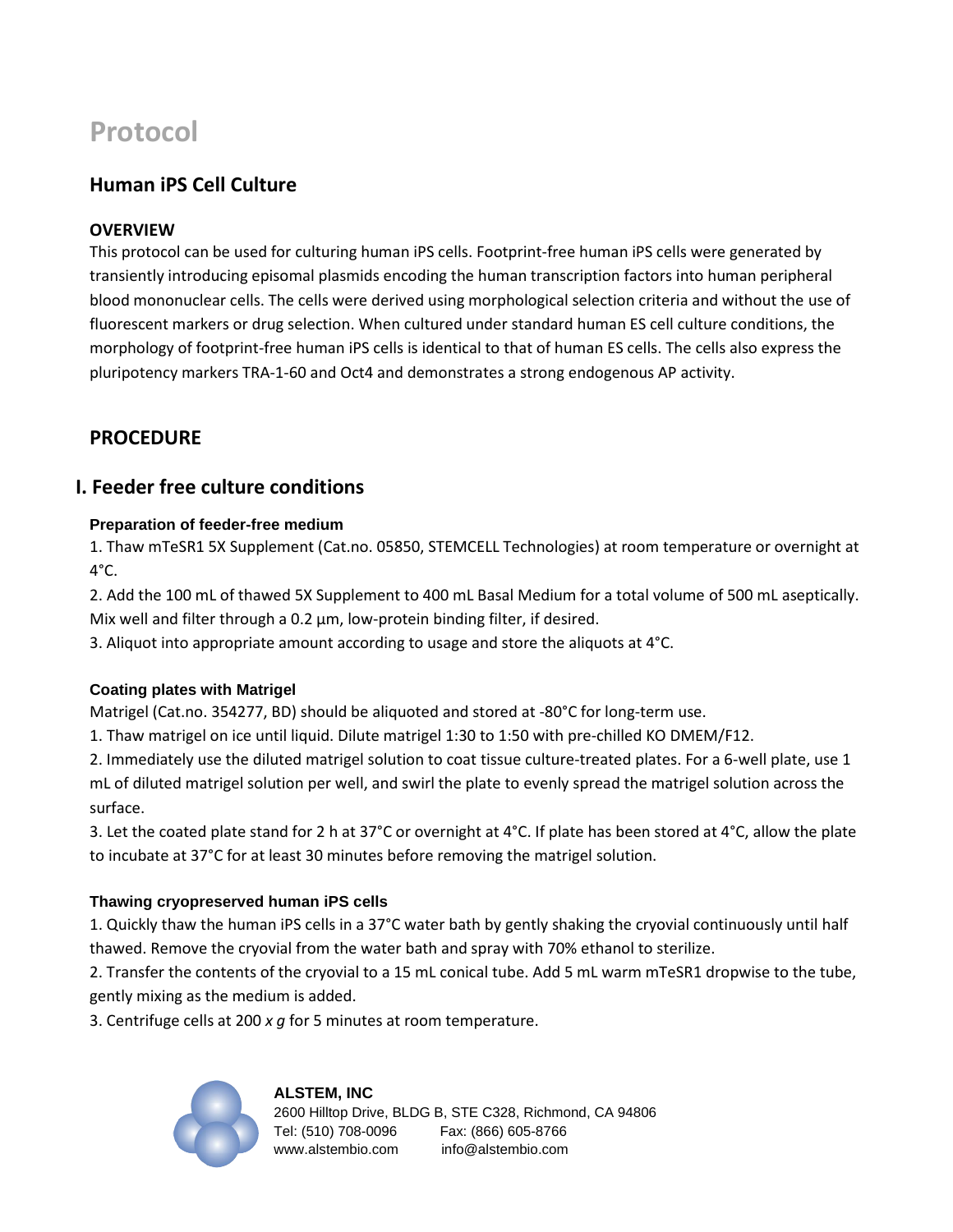4. After centrifugation, aspirate the medium from 15 mL tube. Gently resuspend the cell pellet in 2 mL mTeSR1 with 5  $\mu$ M ROCK inhibitor, taking care to maintain the cells as small cell clumps.

5. Remove the matrigel solution from a coated tissue culture 6-well plate. Transfer the medium containing the cell clumps to the matrigel coated 6-well plate.

6. Place the plate into the 37°C incubator and move the plate in quick side to side, forward to back motions to evenly distribute the cell clumps within the wells. Culture the cells at  $37^{\circ}$ C, with 5% CO<sub>2</sub> and 95% humidity.

7. Change medium daily. Check for undifferentiated colonies that are ready to passage when colonies are big enough (approximately 7-10 days after thawing).

#### **Passaging human iPS cells grown under feeder-free conditions**

1. Use a microscope to identify regions of differentiation. Mark the differentiated colonies using lens marker on the bottom of the plate.

2. Remove regions of differentiation by scraping with a pipette tip or by aspiration.

3. Aspirate medium from the human iPS cell culture and rinse with DPBS (2 mL/well).

4. Add 1 mL per well of EZStem Enzyme-Free Stem Cell Dissociation Solution (cat. no. M100, ALSTEM) and incubate at 37°C for 2-3 minutes.

Note: Addition of 0.5 mL per well of accutase (Cat.no. SCR005, Millipore, diluted 1:1 with DPBS before use) and incubate at 37°C for 1 minute can also be used to detach the cells from the plate.

5. Remove EZStem Enzyme-Free Stem Cell Dissociation Solution or accutase, gently rinse each well 2 - 3 times with 2 mL of DMEM/F-12 per well and transfer the detached cell aggregates to a 15 mL conical tube.

6. Add 2 mL/well mTeSR1 and scrape colonies off with a cell lifter. Transfer the detached cell aggregates to a 15 mL conical tube.

7. Rinse the well with an additional 2 mL mTeSR1 to collect any remaining aggregates. Add the cell suspension rinse to the 15 mL tube.

8. Centrifuge the 15 mL tube containing the aggregates at 200 x *g* for 5 minutes at room temperature.

9. Aspirate the supernatant. Resuspend pellet in mTeSR1 containing 5 µM ROCK inhibitor by gently pipetting. Ensure that the cells are maintained as aggregates.

10. Plate the human iPS cell aggregates with mTeSR1 in a new plate coated with matrigel. (Remove matrigel solution before plating). *If the colonies are at an optimal density, the cells can be split every 5 - 7 days using 1:3 to 1:6 ratios.*

11. Place the plate into the 37°C incubator and move the plate in quick side to side, forward to back motions to evenly distribute the clumps within the wells. Culture the cells at 37°C, with 5% CO<sub>2</sub> and 95% humidity. 12. Change medium daily.

### **Cryopreserving human iPS cells**

1. Prepare EZStem freezing medium (Cat.no. M050, ALSTEM) on ice.

2. Perform steps 1-8 from **Passaging human iPS cells grown under feeder-free conditions**

3. Gently aspirate the supernatant and loosen the cell pellet by tapping the bottom of the tube.

4. Gently resuspend the pellet in freezing medium, taking care to leave the clumps larger than that would normally be done for passaging.



#### **ALSTEM, INC**

2600 Hilltop Drive, BLDG B, STE C328, Richmond, CA 94806 Tel: (510) 708-0096 Fax: (866) 605-8766 www.alstembio.com info@alstembio.com